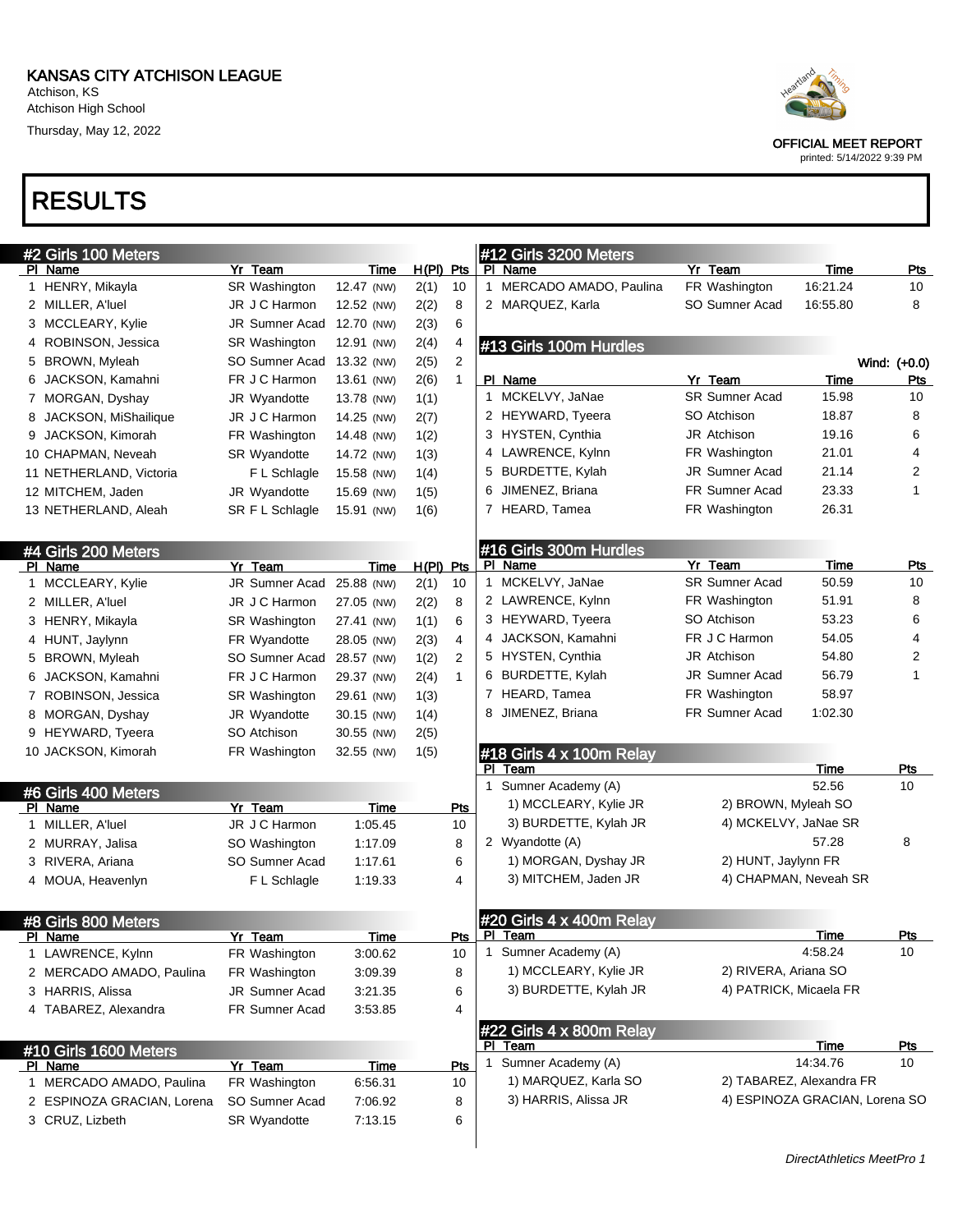Atchison, KS Atchison High School Thursday, May 12, 2022



OFFICIAL MEET REPORT

printed: 5/14/2022 9:39 PM

# RESULTS

|   | #24 Girls High Jump    |                                                       |                                   |            |   | #33 Girls Discus (cont'd)     |                           |                           |                      |                     |                |
|---|------------------------|-------------------------------------------------------|-----------------------------------|------------|---|-------------------------------|---------------------------|---------------------------|----------------------|---------------------|----------------|
|   | PI Name                | Yr Team                                               | Mark                              | Pts        |   | PI Name                       | Yr Team                   | Mark                      |                      |                     | Pts            |
|   | 1 MCKELVY, JaNae       | SR Sumner Acad 4' 8"                                  |                                   | 10         |   | 9 VANDERHARR, Sheryl          | FR Atchison               | 56' 0"                    |                      |                     |                |
|   | 2 HUNT, Jaylynn        | FR Wyandotte                                          | 4'6''                             | 8          |   |                               |                           |                           |                      |                     |                |
|   | 3 HEYWARD, Tyeera      | SO Atchison                                           | 4' 4''                            | 6          |   | #35 Girls Javelin             |                           |                           |                      |                     |                |
|   | 4 HYSTEN, Cynthia      | <b>JR Atchison</b>                                    | 4'2"                              | 3          |   | PI Name                       | Yr Team                   | <b>Mark</b>               |                      |                     | Pts            |
|   | 4 PATRICK, Micaela     | FR Sumner Acad 4' 2"                                  |                                   | 3          |   | 1 SIMPSON, Presley            | SO Atchison               | 87' 4"                    |                      |                     | 10             |
|   |                        |                                                       |                                   |            |   | 2 VANDERHARR, Sheryl          | FR Atchison               | 73' 9"                    |                      |                     | 8              |
|   | #27 Girls Long Jump    |                                                       |                                   |            |   | 3 NEAL, Breanna               | SO Washington             | 72' 11"                   |                      |                     | 6              |
|   | PI Name                | Yr Team                                               | <b>Mark</b>                       | <b>Pts</b> |   | 4 PETERS KEITH, Neveah        | JR Washington 60' 11"     |                           |                      |                     | 4              |
|   | 1 MILLER, A'luel       | JR J C Harmon 17' 4 <sup>1</sup> / <sub>2</sub> (NW)  |                                   | 10         |   | 5 MERRITT, Melissa            | FR Sumner Acad 54' 0"     |                           |                      |                     | 2              |
|   | 2 HENRY, Mikayla       | SR Washington 16' 2" (NW)                             |                                   | 8          |   | 6 ADAMS, Ava                  | FR J C Harmon 27' 11"     |                           |                      |                     | 1              |
|   | 3 BROWN, Myleah        | SO Sumner Acad 15' 7 <sup>1</sup> / <sub>2</sub> (NW) |                                   | 6          |   |                               |                           |                           |                      |                     |                |
|   | 4 MORGAN, Dyshay       | JR Wyandotte                                          | 14' 3" (NW)                       | 4          |   | #1 Boys 100 Meters            |                           |                           |                      |                     |                |
|   | JACKSON, MiShailique   | JR J C Harmon 13' 11" (NW)                            |                                   | 2          |   | PI Name                       | Yr Team                   |                           | Time                 | $H(PI)$ Pts         |                |
|   | 6 ROBINSON, Jessica    | SR Washington 13' 6" (NW)                             |                                   | 1          |   | 1 BLACHER, Christopher        | SR Washington             | 11.15 (NW)                |                      | 2(1)                | 10             |
|   | 7 NETHERLAND, Aleah    | SR F L Schlagle 13' 6" (NW)                           |                                   |            |   | 2 GAZADIKWE, Ndoma            | SR J C Harmon             | 11.27 (NW)                |                      | 2(2)                | 8              |
|   | 8 NETHERLAND, Victoria |                                                       | F L Schlagle 12' 10" (NW)         |            |   | 3 JONES, Chaddrick            | JR Washington             | 11.30 (NW)                |                      | 2(3)                | 6              |
|   | 9 MURRAY, Jalisa       | SO Washington 11'9" (NW)                              |                                   |            |   | 4 MILLS, Steven               | SO J C Harmon             | 11.39 (NW)                |                      | 2(4)                | 4              |
|   |                        |                                                       |                                   |            |   | 5 ANDERSON, Courtney          | SO Wyandotte              | 11.60 (NW)                |                      | 2(5)                | $\overline{2}$ |
|   | #29 Girls Triple Jump  |                                                       |                                   |            |   | 6 HARRISON, Antonio           | JR Sumner Acad 11.62 (NW) |                           |                      | 2(6)                | $\mathbf{1}$   |
|   | PI Name                | Yr Team                                               | Mark                              | Pts        |   | 7 MURRAY, Kamari              | SO Wyandotte              | 11.74 (NW)                |                      | 2(7)                |                |
|   | 1 PATRICK, Micaela     | FR Sumner Acad 29' 9 <sup>1/2</sup> (NW)              |                                   | 10         |   | 8 PENNETTI, Antonio           | <b>SR Atchison</b>        | 11.84 (NW)                |                      | 2(8)                |                |
|   | 2 JACKSON, Kamahni     | FR J C Harmon 27' 5 <sup>1/2</sup> (NW)               |                                   | 8          |   | 9 MOORE, Sommyr               | FR Sumner Acad 11.85 (NW) |                           |                      | 1(1)                |                |
|   | 3 JACKSON, MiShailique | JR J C Harmon 26' 1" (NW)                             |                                   | 6          |   | 10 LAWSON, Trevon             | JR J C Harmon             | 12.08 (NW)                |                      | 1(2)                |                |
|   |                        |                                                       |                                   |            |   | 11 KEITH, Byron               | SR Sumner Acad 12.63 (NW) |                           |                      | 1(3)                |                |
|   | #31 Girls Shot Put     |                                                       |                                   |            |   | 12 OWENS JR., Julian          | SO F L Schlagle           | 12.91 (NW)                |                      | 1(4)                |                |
|   | PI Name                | Yr Team                                               | Mark                              | Pts        |   | 13 SIMMONS, Javon             | JR F L Schlagle           | 13.44 (NW)                |                      | 1(5)                |                |
|   | 1 SIMPSON, Presley     | SO Atchison                                           | 29' 10 $\frac{3}{4}$              | 10         |   | 14 RICHARDSON, Joseph         | FR F L Schlagle           | 13.72 (NW)                |                      | 1(6)                |                |
|   | 2 DELGADO, Angie       | JR Wyandotte                                          | 27'7"                             | 8          |   |                               |                           |                           |                      |                     |                |
|   | 3 NEAL, Breanna        | SO Washington 27' 4 <sup>1/2</sup>                    |                                   | 6          |   | #3 Boys 200 Meters            |                           |                           |                      |                     |                |
|   | 4 CHATMON, Teryn       | SR Sumner Acad 26' 9"                                 |                                   | 4          |   | PI Name                       | Yr Team                   |                           | Time                 | $H(PI)$ Pts         |                |
|   | 5 JACKSON, Mianza      | SO Sumner Acad 26' 1 <sup>1</sup> /2                  |                                   | 2          |   | 1 MILLS, Steven               | SO J C Harmon             | 23.16 (NW)                |                      | 2(1)                | 10             |
|   | 6 SMITH-NASH, Brooke   | SO Sumner Acad 23' 10"                                |                                   | 1          |   | 2 BLACHER, Christopher        | SR Washington             | 23.28 (NW)                |                      | 2(2)                | 8              |
|   | 7 MITCHEM, Zaria       | JR Wyandotte                                          | 23'7"                             |            |   | 3 JONES, Chaddrick            | JR Washington             | 23.76 (NW)                |                      | 2(3)                | 6              |
|   | 8 VANDERHARR, Sheryl   | FR Atchison                                           | 22' 0 <sup>1</sup> / <sub>2</sub> |            |   | 4 MURRAY, Kamari              | SO Wyandotte              | 24.18 (NW)                |                      | 2(4)                | 4              |
|   | 9 PETERS KEITH, Neveah | JR Washington                                         | 21'1"                             |            | 5 | HARRISON, Antonio             | JR Sumner Acad 24.64 (NW) |                           |                      | 1(1)                | 2              |
|   | 10 ADAMS, Ava          | FR J C Harmon 19' 9"                                  |                                   |            |   | 6 NOLL, Sean                  | <b>JR</b> Atchison        | 24.88 (NW)                |                      | 2(5)                | $\mathbf{1}$   |
|   |                        |                                                       |                                   |            |   | 7 ANDERSON, Courtney          | SO Wyandotte              | 24.92 (NW)                |                      | 2(6)                |                |
|   | #33 Girls Discus       |                                                       |                                   |            |   | 8 NGENZIRABONA, Gedeon        | SR F L Schlagle           | 24.97 (NW)                |                      | 2(7)                |                |
|   | <b>PI Name</b>         | Yr Team                                               | <b>Mark</b>                       | <u>Pts</u> |   | 9 MENDEZ, Gohen               | SR Sumner Acad 25.19 (NW) |                           |                      | 1(2)                |                |
| 1 | SIMPSON, Presley       | SO Atchison                                           | 92' 2"                            | 10         |   | 10 LAWSON, Trevon             | JR J C Harmon             | 25.42 (NW)                |                      | 2(8)                |                |
|   | 2 MERRITT, Melissa     | FR Sumner Acad 77' 3"                                 |                                   | 8          |   | 11 DILLON, Jason              | FR Sumner Acad 26.37 (NW) |                           |                      | 1(3)                |                |
|   | 3 WYATT, Alyssa        | FR Sumner Acad 73' 9"                                 |                                   | 6          |   | 12 YOUNG, La'Paul             | F L Schlagle              | 27.24 (NW)                |                      |                     |                |
| 4 | NEAL, Breanna          | SO Washington 73' 9"                                  |                                   | 4          |   |                               |                           |                           |                      | 1(4)                |                |
| 5 | SMITH-NASH, Brooke     | SO Sumner Acad 63' 9"                                 |                                   | 2          |   |                               |                           |                           |                      |                     |                |
| 6 | MITCHEM, Zaria         | JR Wyandotte                                          | 63'0"                             | 1          |   | #5 Boys 400 Meters            | Yr Team                   |                           |                      |                     |                |
| 7 | PETERS KEITH, Neveah   | JR Washington                                         | 58'2"                             |            |   | PI Name<br>1 GAZADIKWE, Ndoma | SR J C Harmon             |                           | <u>Time</u><br>51.55 | $H(PI)$ Pts<br>2(1) |                |
|   | 8 DELGADO, Angie       | JR Wyandotte                                          | 57' 9"                            |            |   | 2 LOPEZ, Brandon              | SR F L Schlagle           |                           | 54.02                |                     | 10             |
|   |                        |                                                       |                                   |            |   |                               |                           |                           |                      | 2(2)                | 8              |
|   |                        |                                                       |                                   |            |   |                               |                           | DirectAthletics MeetPro 2 |                      |                     |                |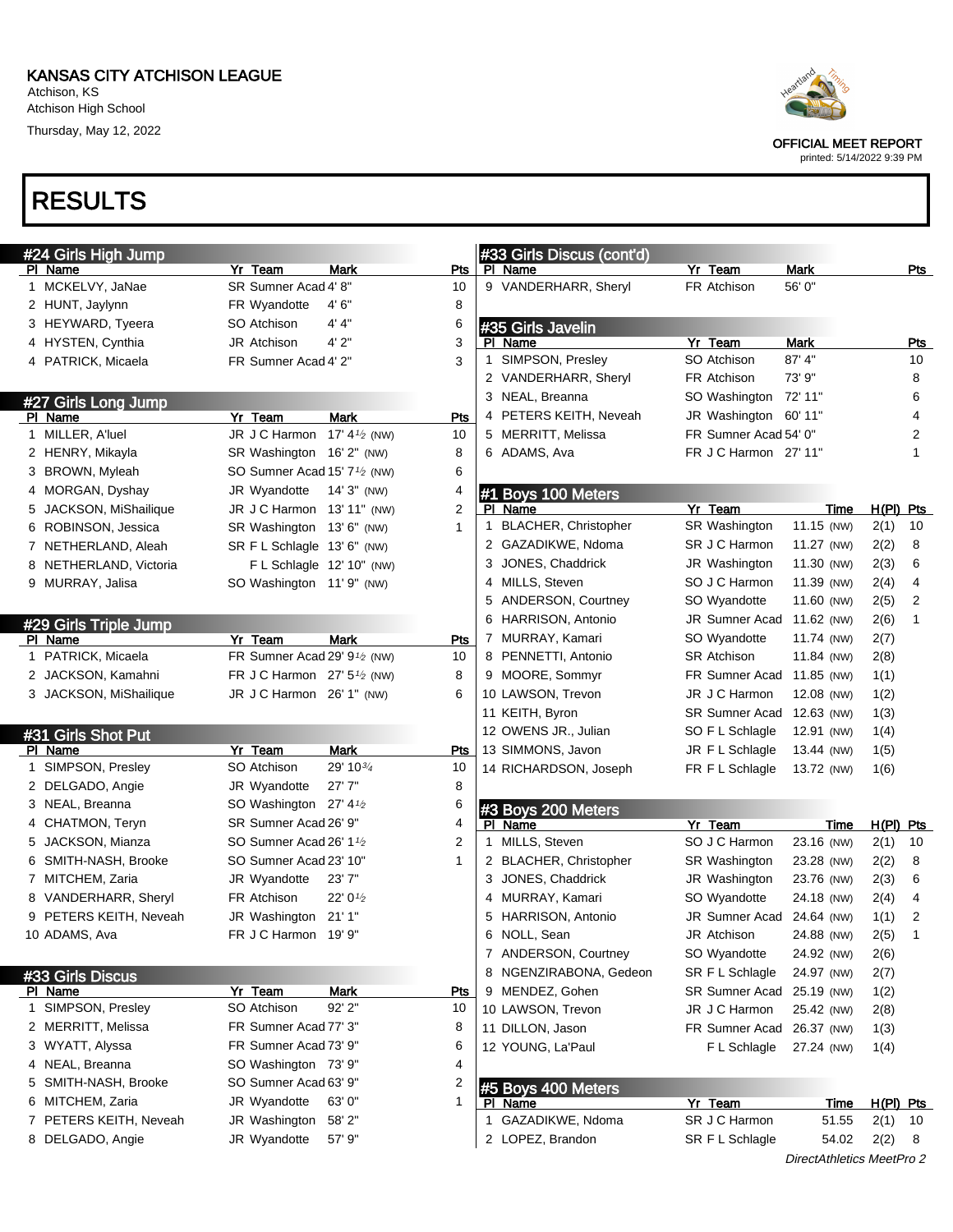### KANSAS CITY ATCHISON LEAGUE

Atchison, KS Atchison High School Thursday, May 12, 2022

| <b>RESULTS</b> |
|----------------|
|----------------|

|     | #5 Boys 400 Meters (cont'd) |                       |            |       |     |
|-----|-----------------------------|-----------------------|------------|-------|-----|
| PI. | Name                        | Yr Team               | Time       | H(PI) | Pts |
| 3   | MILLS, Steven               | SO J C Harmon         | 55.08      | 2(3)  | 6   |
|     | NGENZIRABONA, Gedeon        | SR F L Schlagle       | 56.55      | 2(4)  | 4   |
| 5   | COUCH, Roman                | FR Washington         | 57.52      | 2(5)  | 2   |
| 6   | DILLON, Jason               | <b>FR Sumner Acad</b> | 59.54      | 2(6)  | 1   |
|     | JOHNSON, Lorenzo            | F L Schlagle          | 59.99      | 1(1)  |     |
| 8   | <b>KENA, Daniel</b>         | FR Wyandotte          | 1:00.18    | 1(2)  |     |
| 9   | <b>SCRUGGS, Orie</b>        | <b>FR Sumner Acad</b> | 1:01.01    | 2(7)  |     |
|     | 10 JOHNSON, Jaymill         | <b>JR Sumner Acad</b> | 1:03.15    | 1(3)  |     |
|     | 11 SMITH III, Eric          | FR Atchison           | 1:04.86    | 1(4)  |     |
|     | 12 HARRIS, Travyon          | JR Wyandotte          | 1:10.22    | 1(5)  |     |
|     | 13 MEDINA, German           | SO J C Harmon         | 1:10.57    | 1(6)  |     |
|     | JOHANSEN, Huxlee            | FR Atchison           | <b>DNF</b> | 1     |     |
|     |                             |                       |            |       |     |

|    | #7 Boys 800 Meters    |                       |         |       |                |
|----|-----------------------|-----------------------|---------|-------|----------------|
| ΡI | Name                  | Yr Team               | Time    | H(Pl) | Pts            |
| 1  | LOPEZ, Brandon        | SR F L Schlagle       | 2:13.27 | 2(1)  | 10             |
| 2  | GAZADIKWE, Ndoma      | SR J C Harmon         | 2:14.74 | 2(2)  | 8              |
| 3  | MCWASHINGTON, Deavon  | <b>JR Sumner Acad</b> | 2:16.59 | 2(3)  | 6              |
| 4  | REEVES, James         | SO J C Harmon         | 2.24.47 | 2(4)  | 4              |
| 5  | NGENZIRABONA, Gedeon  | SR F L Schlagle       | 2.24.60 | 1(1)  | $\overline{2}$ |
| 6  | <b>TERRY, Darrius</b> | FR Washington         | 2.26.52 | 2(5)  | 1              |
| 7  | HICKS, Todd           | <b>JR Wyandotte</b>   | 2.26.63 | 2(6)  |                |
| 8  | <b>WILLS, Deontae</b> | FR Washington         | 2:26.65 | 1(2)  |                |
| 9  | <b>WEAVER, Connor</b> | SO Atchison           | 2:28.81 | 2(7)  |                |
|    | 10 COLLINS, John      | SO Atchison           | 2.32.47 | 1(3)  |                |
|    | 11 COADY, Anthony     | SO Atchison           | 2:34.01 | 2(8)  |                |
|    | 12 NAJERA, Enrique    | <b>JR Sumner Acad</b> | 2.35.07 | 1(4)  |                |
|    | 13 ORTIZ, Alonso      | FR Washington         | 2.36.08 | 1(5)  |                |
|    | 14 DEAN, Miles        | FR Sumner Acad        | 2.40.95 | 1(6)  |                |
|    | 15 RIOS, Nathan       | JR Sumner Acad        | 2:58.02 | 1(7)  |                |

|    | #9 Boys 1600 Meters           |                       |         |     |
|----|-------------------------------|-----------------------|---------|-----|
|    | Name                          | Yr Team               | Time    | Pts |
| 1  | <b>TSCHAUDER, Christopher</b> | SO Atchison           | 5:15.81 | 10  |
|    | 2 WILLS, Deontae              | FR Washington         | 5.33.66 | 8   |
|    | 3 ONTIEVEROS, Jesus           | SO Sumner Acad        | 5:49.92 | 6   |
| 4  | TULL, Hezekiah                | FR J C Harmon         | 5:50.44 | 4   |
| 5. | ORTIZ, Alonso                 | FR Washington         | 6:02.39 | 2   |
| 6  | AMANI, Confiance              | SO J C Harmon         | 6:05.14 | 1   |
| 7  | GUDINO-CHAUSSE, Diego         | <b>FR Sumner Acad</b> | 6:11.71 |     |
| 8  | DEAN, Miles                   | <b>FR Sumner Acad</b> | 6:12.48 |     |
| 9  | DUGGER, Regan                 | SO Atchison           | 6:12.95 |     |
|    | 10 CONTRERAS, Joseph          | SO Sumner Acad        | 6:13.91 |     |
|    | 11 COLCLASURE, Gage           | <b>FR Atchison</b>    | 6.23.65 |     |
|    | 12 NICOLAS-ESTRADA, Robert    | JR J C Harmon         | 7:22.42 |     |



#### OFFICIAL MEET REPORT

printed: 5/14/2022 9:39 PM

|    | #11 Boys 3200 Meters          |                       |          |     |  |  |  |  |  |  |
|----|-------------------------------|-----------------------|----------|-----|--|--|--|--|--|--|
|    | PI Name                       | Yr Team               | Time     | Pts |  |  |  |  |  |  |
| 1. | <b>TSCHAUDER, Christopher</b> | SO Atchison           | 11:39.71 | 10  |  |  |  |  |  |  |
|    | 2 TULL, Hezekiah              | FR J C Harmon         | 12:33.31 | 8   |  |  |  |  |  |  |
|    | 3 TORRES-CORNELIO, Javier     | <b>SR Wyandotte</b>   | 12:45.75 | 6   |  |  |  |  |  |  |
| 4  | GUDINO-CHAUSSE, Diego         | <b>FR</b> Sumner Acad | 13:27.04 | 4   |  |  |  |  |  |  |
|    | 5 WILLS, Deontae              | FR Washington         | 13:40.78 | 2   |  |  |  |  |  |  |
| 6  | LIAN, Samuel                  | SO Sumner Acad        | 14:31.58 | 1   |  |  |  |  |  |  |
|    | 7 SANDOVAL, Axel              | FR Wyandotte          | 14:41.76 |     |  |  |  |  |  |  |
| 8  | DUGGER, Regan                 | SO Atchison           | 14:52.23 |     |  |  |  |  |  |  |
| 9  | HER, Donovan                  | F L Schlagle          | 16:18.92 |     |  |  |  |  |  |  |
|    |                               |                       |          |     |  |  |  |  |  |  |

### #14 Boys 110m Hurdles

|                                     |                       |       | Wind: (+0.0) |
|-------------------------------------|-----------------------|-------|--------------|
| PI<br>Name                          | Yr Team               | Time  | Pts          |
| 1 JOHNSON, Camreon                  | <b>JR Sumner Acad</b> | 19.58 | 10           |
| 2 TIBBET, TrayVion                  | FR Washington         | 20.61 | 8            |
| 3 GATLIN, Alonzo                    | SO Washington         | 25.05 | 6            |
|                                     |                       |       |              |
| $F_{\rm max}$ $0.004$ $\mu$ $1.004$ |                       |       |              |

|   | 11#15 BOYS 300M Hurdies |                       |         |     |
|---|-------------------------|-----------------------|---------|-----|
|   | Name                    | Yr Team               | Time    | Pts |
|   | 1 SNOWDEN, Parker       | SO Atchison           | 44.64   | 10  |
|   | 2 JOHNSON, Camreon      | <b>JR Sumner Acad</b> | 46.28   | 8   |
|   | 3 REEVES, James         | SO J C Harmon         | 46.37   | 6   |
|   | 4 IBRAHIM, Juma         | JR J C Harmon         | 48.37   | 4   |
|   | 5 TIBBET, TrayVion      | FR Washington         | 49.48   | 2   |
| 6 | AMANI, Confiance        | SO J C Harmon         | 58.06   | 1   |
|   | GATLIN, Alonzo          | SO Washington         | 1:09.75 |     |

|     | #17 Boys 4 x 100m Relay |  |
|-----|-------------------------|--|
| ___ |                         |  |

| PI Team                 | Time                  | Pts |
|-------------------------|-----------------------|-----|
| 1 Sumner Academy (A)    | 47.50                 | 10  |
| 1) HARRISON, Antonio JR | 2) PEOPLES, Howard SO |     |
| 3) JOHNSON, Camreon JR  | 4) BROWN, Rickey SR   |     |
|                         |                       |     |

|   | #19 Boys $\overline{4} \times 400$ m Relay |                            |     |
|---|--------------------------------------------|----------------------------|-----|
| Ы | Team                                       | Time                       | Pts |
|   | 1 Sumner Academy (A)                       | 3.49.65                    | 10  |
|   | 1) BROWN, Rickey SR                        | 2) MOORE, Sommyr FR        |     |
|   | 3) PEOPLES, Howard SO                      | 4) ROWE, Terry JR          |     |
|   | 2 F L Schlagle (A)                         | 3:52.87                    | 8   |
|   | 1) GRIGSBY, Dalen                          | 2) NGENZIRABONA, Gedeon SR |     |
|   | 3) JOHNSON, Lorenzo                        | 4) LOPEZ, Brandon SR       |     |
|   | 3 Atchison (A)                             | 3:59.01                    | 6   |
|   | 1) NOLL, Sean JR                           | 2) SNOWDEN, Parker SO      |     |
|   | 3) WEAVER, Connor SO                       | 4) COADY, Anthony SO       |     |
| 4 | Wyandotte (A)                              | 4:04.91                    | 4   |
|   | 1) HICKS, Todd JR                          | 2) JAVIER, Miguel SO       |     |
|   | 3) ANDERSON, Courtney SO                   | 4) MURRAY, Kamari SO       |     |
|   |                                            |                            |     |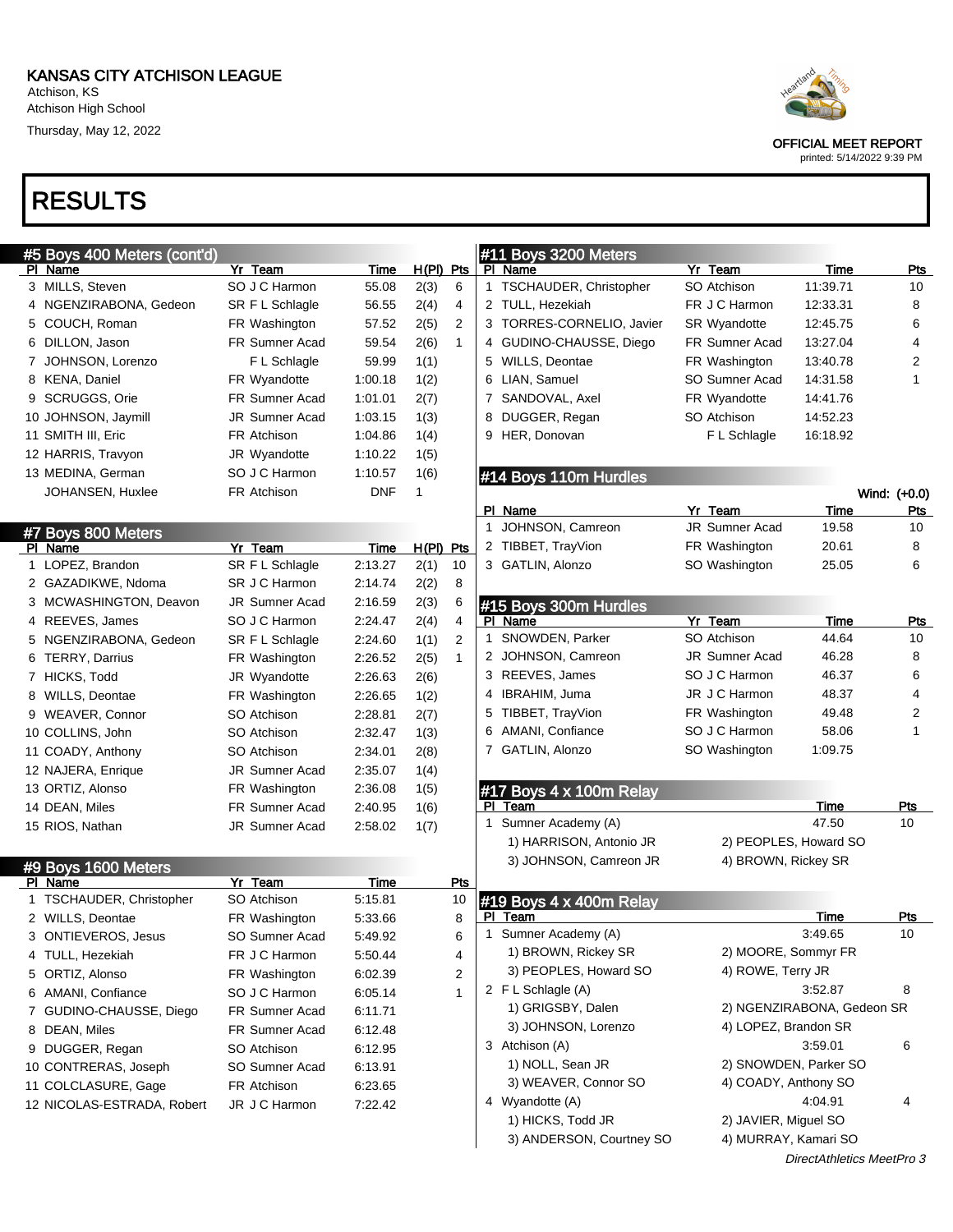Atchison, KS Atchison High School Thursday, May 12, 2022

# RESULTS



OFFICIAL MEET REPORT

printed: 5/14/2022 9:39 PM

| #21 Boys 4 x 800m Relay         |                                                       |                            |            |    | #30 Boys Shot Put                      |                                    |                         |                  |
|---------------------------------|-------------------------------------------------------|----------------------------|------------|----|----------------------------------------|------------------------------------|-------------------------|------------------|
| PI Team                         |                                                       | Time                       | <u>Pts</u> |    | PI Name                                | Yr Team                            | Mark                    | Pts              |
| 1 Sumner Academy (A)            |                                                       | 9:47.05                    | 10         |    | ANDERSON, Keyon                        | JR Wyandotte                       | 44' 9"                  | 10               |
| 1) ONTIEVEROS, Jesus SO         | 2) DEAN, Miles FR                                     |                            |            |    | 2 GREENLY, Jesse                       | JR Atchison                        | 43' 6"                  | 8                |
| 3) GUDINO-CHAUSSE, Diego FR     |                                                       | 4) MCWASHINGTON, Deavon JR |            |    | 3 PENNETTI, Antonio                    | <b>SR Atchison</b>                 | 41' 10 <sup>3/4</sup>   | 6                |
| 2 Atchison (A)                  |                                                       | 9:54.83                    | 8          |    | 4 GRAGG, Jordan                        | JR Wyandotte                       | 38'8"                   | 4                |
| 1) COADY, Anthony SO            |                                                       | 2) COLLINS, John SO        |            |    | 5 ESPINOZA, Bryan                      | SR Sumner Acad 36' 2"              |                         | 2                |
| 3) TSCHAUDER, Christopher SO    |                                                       | 4) WEAVER, Connor SO       |            |    | 6 YOUNG, Cyrus                         | FR J C Harmon 33' 4"               |                         | 1                |
| 3 Wyandotte (A)                 |                                                       | 11:06.58                   | 6          |    | 7 ROSS, Sa'Vion                        | FR F L Schlagle 29' $6\frac{1}{2}$ |                         |                  |
| 1) HICKS, Todd JR               |                                                       | 2) JAVIER, Miguel SO       |            |    | 8 ROBINSON, Elijah                     | FR Sumner Acad 29' 6"              |                         |                  |
| 3) DEWBERRY, Troy SO            | 4) LLAMAS, Denzel                                     |                            |            |    | 9 BUSH, Julian                         | SO J C Harmon 29' 5"               |                         |                  |
|                                 |                                                       |                            |            |    | 10 MENDEZ, Gohen                       | SR Sumner Acad 28' 8"              |                         |                  |
| #23 Boys High Jump              |                                                       |                            |            |    | 11 WHITFIELD, Gage                     | JR Atchison                        | 27' 8'                  |                  |
| PI Name                         | Yr Team                                               | <b>Mark</b>                | <b>Pts</b> |    | 12 TAYLOR, Moziah                      | F L Schlagle 27' 3"                |                         |                  |
| 1 ROWE, Terry                   | JR Sumner Acad 5' 10"                                 |                            | 10         |    | 13 HERNANDEZ, Armando                  | SO J C Harmon 22' 1"               |                         |                  |
| 2 MURRAY, Kamari                | SO Wyandotte                                          | 5'10"                      | 8          |    |                                        |                                    |                         |                  |
| 3 JOHNSON, Camreon              | JR Sumner Acad 5' 8"                                  |                            | 5          |    | #32 Boys Discus                        |                                    |                         |                  |
| 3 LAWSON, Trevon                | JR J C Harmon 5'8"                                    |                            | 5          |    | PI Name                                | Yr Team                            | <b>Mark</b>             | <b>Pts</b>       |
| 5 NOLL, Sean                    | JR Atchison                                           | 5' 4"                      | 2          |    | 1 GREENLY, Jesse                       | JR Atchison                        | 108' 2"                 | 10               |
|                                 |                                                       |                            |            |    | 2 ANDERSON, Keyon                      | JR Wyandotte                       | 106'8"                  | 8                |
|                                 |                                                       |                            |            |    | 3 PENNETTI, Antonio                    | <b>SR Atchison</b>                 | $90'$ $9"$              | 6                |
| #25 Boys Pole Vault<br>PI Name  | Yr Team                                               | <b>Mark</b>                | Pts        |    | 4 GRAGG, Jordan                        | JR Wyandotte                       | 87'7''                  | 4                |
| 1 SNOWDEN, Parker               | SO Atchison                                           | 11'0''                     | 10         |    | 5 RIOS, Nathan                         | JR Sumner Acad 79' 5"              |                         | 2                |
| 2 HUNTINGTON, Cray              | SO Atchison                                           | 10'0''                     | 8          |    | 6 YOUNG, Cyrus                         | FR J C Harmon 76' 9"               |                         | 1                |
| 3 COLLINS, John                 | SO Atchison                                           | 10'0''                     | 6          |    | 7 BUSH, Julian                         | SO J C Harmon 75' 9"               |                         |                  |
|                                 |                                                       |                            |            |    | 8 HUNTINGTON, Cray                     | SO Atchison                        | 75' 5"                  |                  |
|                                 |                                                       |                            |            |    | 9 NICOLAS-ESTRADA, Robert              | JR J C Harmon 71' 11"              |                         |                  |
| #26 Boys Long Jump<br>PI Name   | Yr Team                                               | <b>Mark</b>                | <u>Pts</u> |    | 10 ROBINSON, Elijah                    | FR Sumner Acad 67' 10"             |                         |                  |
| 1 MOORE, Sommyr                 | FR Sumner Acad 21' 0 <sup>1</sup> / <sub>2</sub> (NW) |                            | 10         |    | 11 MILLER, Pierson                     | FL Schlagle 61'6"                  |                         |                  |
| 2 ANDERSON, Courtney            | SO Wyandotte                                          | 20'9" (NW)                 | 8          |    | 12 OLIVAS, Manuel                      | FR Sumner Acad 57' 9"              |                         |                  |
| 3 GAZADIKWE, Ndoma              | SR J C Harmon 19' 6 <sup>1</sup> / <sub>2</sub> (NW)  |                            | 6          |    | 13 WILLIAMS, Donte                     | SO F L Schlagle 56' 6"             |                         |                  |
| 4 NOLL, Sean                    | JR Atchison                                           | 19' 5" (NW)                | 4          |    |                                        |                                    |                         |                  |
| 5 GRAVES-DYE, Robert            | SR Sumner Acad 19' 4" (NW)                            |                            | 2          |    |                                        |                                    |                         |                  |
| 6 JOHNSON, Jaymill              | JR Sumner Acad 18' 8" (NW)                            |                            | 1          |    | #34 Boys Javelin<br>PI Name            |                                    |                         |                  |
| 7 JONES, Chaddrick              | JR Washington 18'7" (NW)                              |                            |            |    | 1 SNOWDEN, Parker                      | Yr Team<br>SO Atchison             | <b>Mark</b><br>126' 10" | <u>Pts</u><br>10 |
| 8 REEVES, James                 | SO J C Harmon 17' 9 <sup>1</sup> / <sub>2</sub> (NW)  |                            |            |    | 2 COLLINS, John                        | SO Atchison                        | 123'7"                  | 8                |
| 9 IBRAHIM, Juma                 | JR J C Harmon 17' 3" (NW)                             |                            |            |    | 3 HUNTINGTON, Cray                     | SO Atchison                        | 104' 9"                 | 6                |
| 10 ORTIZ, Alonso                | FR Washington 16' 4" (NW)                             |                            |            |    |                                        | JR Wyandotte 104' 0"               |                         | 4                |
| 11 COUCH, Roman                 | FR Washington $15'3'$ (NW)                            |                            |            |    | 4 ANDERSON, Keyon<br>5 ESPINOZA, Bryan |                                    |                         |                  |
|                                 |                                                       |                            |            |    |                                        | SR Sumner Acad 102' 2"             |                         | 2                |
|                                 |                                                       |                            |            |    | 6 NAJERA, Enrique                      | JR Sumner Acad 99' 3"              |                         | 1                |
| #28 Boys Triple Jump            |                                                       | <b>Mark</b>                |            |    | 7 IBRAHIM, Juma                        | JR J C Harmon 92' 11"              |                         |                  |
| PI Name<br>1 GRAVES-DYE, Robert | Yr Team                                               |                            | <u>Pts</u> |    | 8 YOUNG, Cyrus                         | FR J C Harmon 92' 0"               |                         |                  |
|                                 | SR Sumner Acad 40' 6 <sup>1/2</sup> (NW)              |                            | 10         |    | 9 NICOLAS-ESTRADA, Robert              | JR J C Harmon 66' 11"              |                         |                  |
| 2 LAWSON, Trevon                | JR J C Harmon 36' 11" (NW)                            |                            | 8          |    |                                        |                                    |                         |                  |
| 3 REEVES, James                 | SO J C Harmon 35' 5 <sup>1/4</sup> (NW)               |                            | 6          |    | <b>Boys Scores</b>                     |                                    |                         |                  |
| 4 IBRAHIM, Juma                 | JR J C Harmon 35' 1" (NW)                             |                            | 4          | PI | Team                                   | Code                               | Score                   |                  |
| 5 SMITH III, Eric               | FR Atchison                                           | 32' $0\frac{3}{4}$ (NW)    | 2          |    | Atchison                               | <b>ATCH</b>                        | 132                     |                  |
| 6 DUGGER, Regan                 | SO Atchison                                           | 28' 6" (NW)                | 1          | 2  | Sumner Academy                         | <b>SUAC</b>                        | 114                     |                  |
| 7 COLCLASURE, Gage              | FR Atchison                                           | 26' 7" (NW)                |            |    |                                        |                                    |                         |                  |